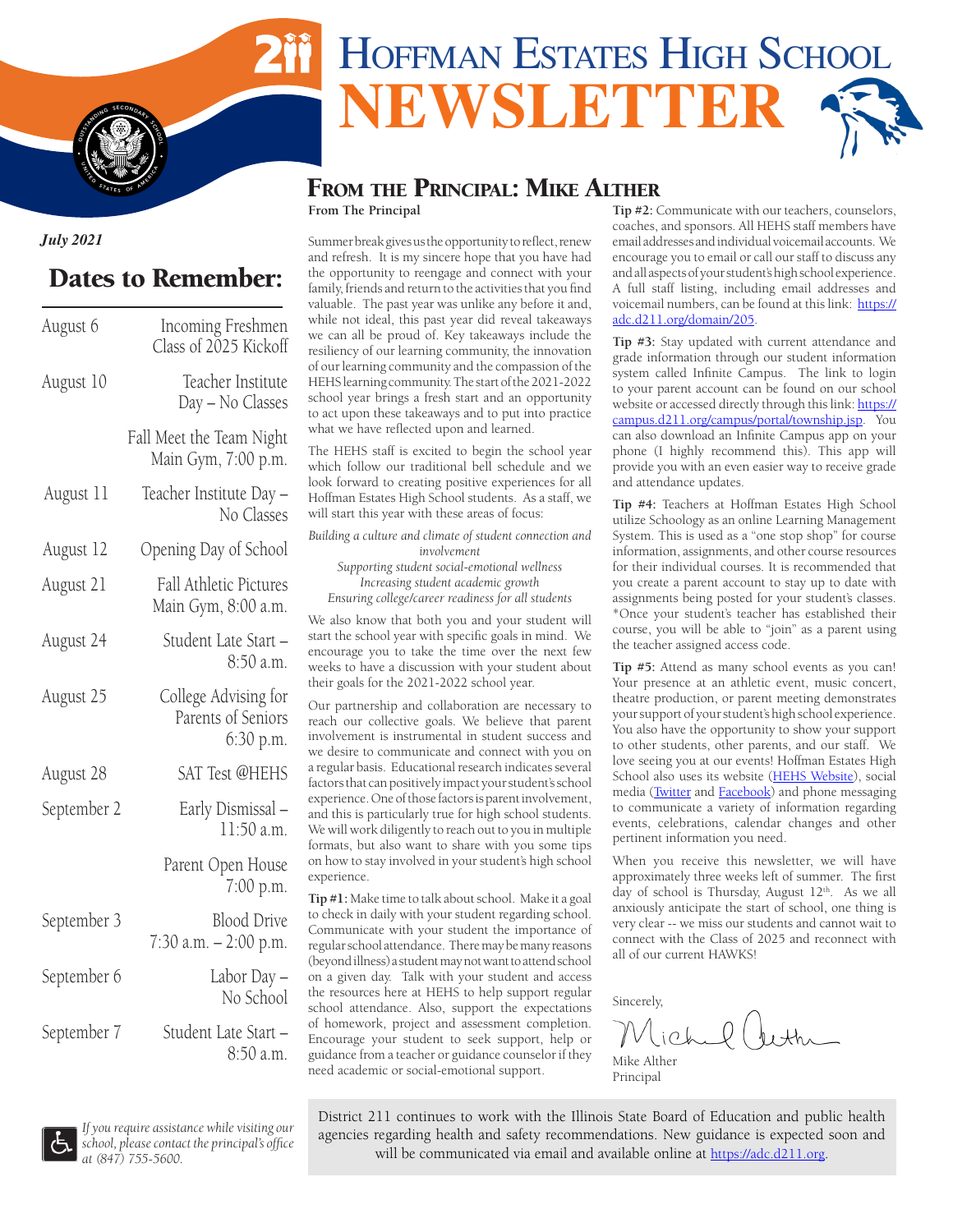September 9 Young Hearts 4 Life 7:30 a.m. – 2:45 p.m.

September 10-11 Talent Show 7:00 p.m. September 11 ACT Testing HEHS, 8:00 a.m.

## **ATHLETIC UPDATES:**

Fall Athletic Reminder: Any studentathlete interested in trying out for a fall athletic team must register online on the **[Infinite Campus Parent Portal](https://campus.d211.org/campus/portal/township.jsp)** and have a current physical filed with the nurses' office by Friday, August 6th.

## **MEET THE TEAM/CHEMICAL AWARENESS NIGHT**

Township High School District 211 mandates that all student-athletes and parents attend a "Meet the Team/ Chemical Awareness Night." The fall Meet the Team/Chemical Awareness Night will be on Tuesday, August 10, 2021, in the main gym at 7:00 pm. The evening will begin with a presentation regarding expectations, rules, regulations, and procedures. Following the presentation in the main gym, each athletic team will meet with the fall head coach who will outline and highlight their individual program and address questions. Please understand that attendance at the Meet the Team/Chemical Awareness Night is *mandatory* for parents and student-athletes and is vital to the athletic program's success. If you have any questions or concerns, please feel free to contact Mr. Steve Lacni, Athletic Director, at 847-755- 5770.



# *MARK YOUR CALENDARS...*

**First Day of School** Thursday, August 12<sup>th</sup>

**Parent Open House** Thursday, September 2nd

**IHSA Fall Sports Begin**

Monday, August 9<sup>th</sup>

## **Student Late Start**

Tuesday, August 24<sup>th</sup> Tuesday, September 7<sup>th</sup> Tuesday, September 21<sup>st</sup>

# *IMPORTANT INFORMATION AND EVENTS…*

## **Student Registration 2021-2022**

Please register your student for this school year using the **[Infinite Campus Portal](https://campus.d211.org/campus/portal/township.jsp)** (*through Sunday, August 8th*)

**We encourage families to complete registration online**; for those families that must come into the building, we have the following walk-in registration dates:

Monday, July 26<sup>th</sup> through Friday, July 30<sup>th</sup>.

## **Freshman iPad Pickup**

We have already delivered over 300 iPads to the class of 2025. If you still need to pick up your student iPad please contact the HEHS Help Desk: 847.755.5761 or **[HEHSHelpdesk@d211.org](mailto:HEHSHelpdesk%40d211.org?subject=)** Once connected to our Help Desk, they will work with you to arrange for your iPad pick-up.

## **Self-Guided Walkthrough**

The building will be open to any students wishing to walk their schedule and get acquainted or re-acquainted with the building layout, locate lockers and/or identify other key locations like the gym, cafeteria, media center and auditorium.

 The building will be available on August 3, 4 and 5 during normal building hours 9:00 a.m. – 2:00 p.m. You must register for a 20-minute Self-Guided Walkthrough time using this **[SignUp](https://www.signupgenius.com/go/10c0848aaac2fa0ff2-selfguided?subject=) [Genius](https://www.signupgenius.com/go/10c0848aaac2fa0ff2-selfguided?subject=)** link.

## **Principal's Advisory Board**

This is an opportunity to meet directly with the Principal on a quarterly basis. We host collaborative discussions regarding HEHS initiatives and programs. This is also an opportunity to have a voice in the decision-making processes that shape the future of HEHS

(The first meeting of the 2021-2022 school year is Tuesday, September 14th, 2021; 6:30 p.m. - 7:30 p.m.)

District 211 continues to work with the Illinois State Board of Education and public health agencies regarding health and safety recommendations. New guidance is expected soon and will be communicated via email and available online at [https://adc.d211.org.](https://adc.d211.org)

## **IHSA Fall Sports**

All students must register to compete on our athletic teams. Parents are encouraged to register students for fall sports using the

## **[Infinite Campus Portal](https://campus.d211.org/campus/portal/township.jsp)**

by Friday, August 6<sup>th</sup>. (*click on extracurricular registration*)

## **Class of 2025 Kick-off**

We highly recommend that all incoming freshman attend Kick-Off 2021. This event will be held the morning of Friday, August  $6<sup>th</sup>$ . Registration information will be mailed soon. **Guided Building Tours** There will be an opportunity for any sophomore, junior, senior or transfer student to sign up and attend a guided building tour. Your guide will be able to answer questions you may have as well.

Please use this **[SignUp Genius](https://www.signupgenius.com/go/508084ca9ae23abfc1-class1)** link to register for a guided building tour on the afternoon of August 6<sup>th</sup>.

## **College Advising & Financial Aid Night**

Parents of senior students are encouraged to attend the College Advising & Financial Aid Night on Wednesday, August 25th from 6:30 p.m. - 8:30 p.m.